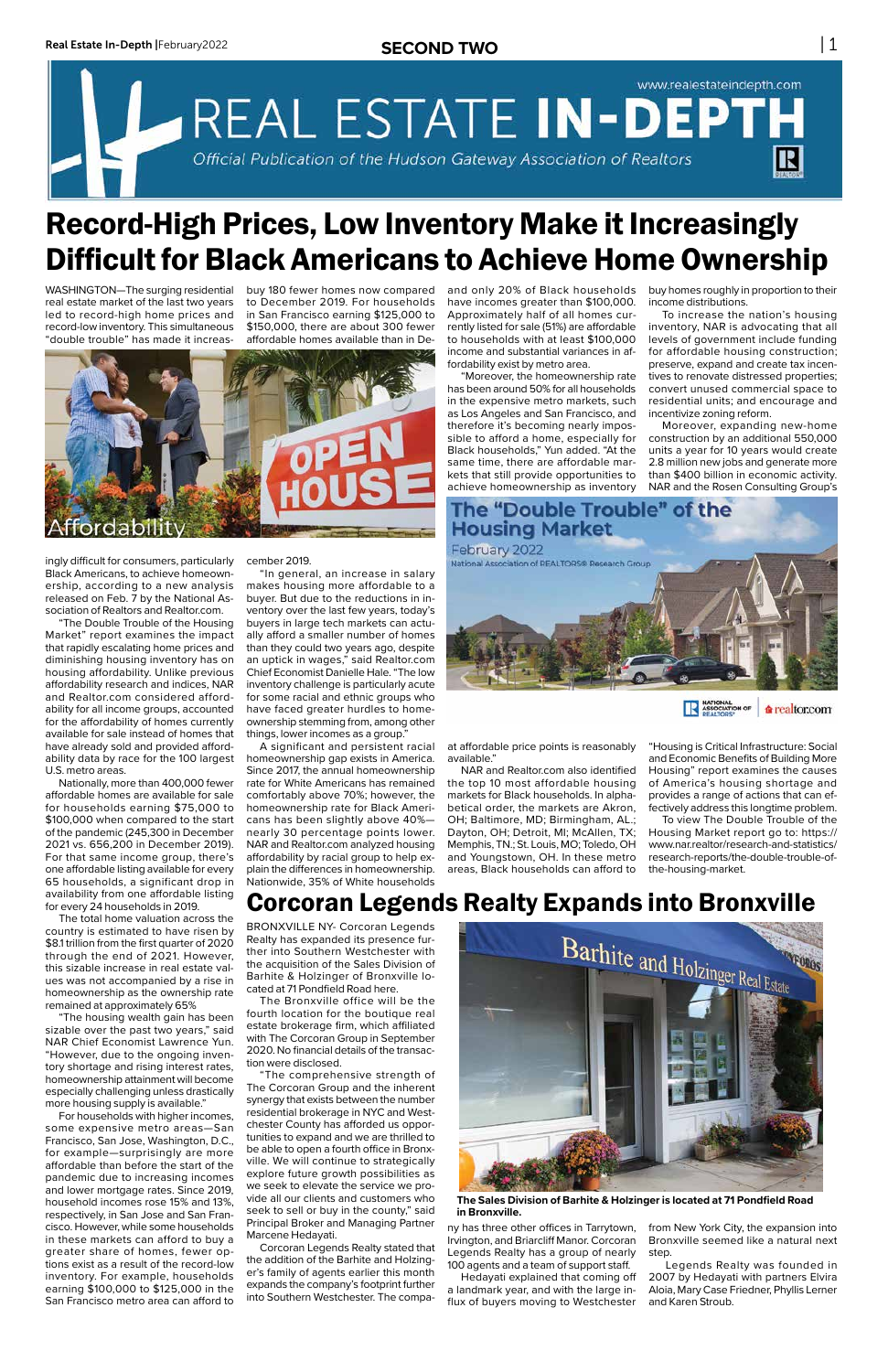STAMFORD, CT— William Pitt - Julia B. better qualified to help Fee Sotheby's International Realty, a real estate firm that served Connecticut, Westchester County, and the Berkshires, MA, announced on Feb. 1 that two of the firm's leadership team veterans—Carolyn Fugere and Vincent Socci—will assume new senior roles serving under Chairman, Chief Executive Officer and co-owner Paul Breunich.

Fugere will serve as Co-President and Chief Sales Officer and Socci will serve as Co-President and Chief Operating Officer. The promotions come at a time of significant expansion for the company following a decade of steady growth, company officials stated.

Breunich cited the company's significant growth and commitment to continued exceptional support for its sales associates and clients as the primary drivers behind the need for the new positions. The firm is planning on opening new brokerages in Northern Westchester and in Columbia County in the second quarter of 2022. Most recently, the firm opened new offices in Niantic and Mystic, CT., providing a stronger foothold in the Shoreline region of Connecticut. These openings were the latest in a long-term strategy of expanding the company's premium services in key markets with brick-andmortar locations, including new offices in Hartford County, CT, Irvington (NY) and the Berkshires, MA.

The explosive sales growth from the past two years is an additional factor, as the company has moved from managing a \$4-billion portfolio with approximately 1,000 agents in early 2020 to a \$6.8-billion portfolio with more than 1,100 sales associates in early 2022, the company noted in its press announcement.

"Our company is faced with incredible opportunity at the rate we are growing, and I can think of no two individuals

## William Pitt – Julia B. Fee Sotheby's Int. Realty Names New Co-Presidents

lead us into the future," said Breunich. "Carolyn and Vin are visionary leaders who have earned their stripes, each playing consequential roles in some of our most important milestones over the years. I look forward to the great success they will undoubtedly achieve in their new positions."

As Co-President and Chief Sales Officer, Fugere will be responsible for driving sales and agent growth in the company's 27 offices while continuing to lead the company's training initiatives for agents and staff.

 Fugere brings 20 years of expertise in

markets. During her tenure with William Pitt – Julia B. Fee Sotheby's International Realty, she

has served as Brokerage Manager for eight sales offices and managed 30% of all the company's agents, leading operations in markets including Litchfield County, CT., the Berkshires, MA, Larchmont (NY) and, most recently, New Canaan, CT. She also oversaw the launch of a new brokerage operation in a brand-new territory in the Berkshires, (MA), and built the agent roster organically. Fugere is a two-time William Pitt – Julia B. Fee Sotheby's International Realty Manager of the Year award winner. As Co-President and Chief Operating



managing, marketing From left to right: Co-President and Chief Operating Officer Vincent and selling in subur- Socci, Chairman and Chief Executive Officer Paul Breunich and ban, urban and rural **Co-President and Chief Sales Officer Carolyn Fugere** 

> Officer, Socci will be fully responsible for the operational side of the company's business. Socci will manage the firm's day to day operations and oversee the marketing, technology, accounting and relocation departments.

> With 20 years of experience in residential real estate, Socci joined William Pitt – Julia B. Fee Sotheby's International Realty as Director of Marketing in 2009 and that same year was an instrumental part in managing the acquisition of six brokerages from Sotheby's International Realty, Inc., transitioning more than 300 sales associates. He stepped

into the Chief Operating Officer position in 2013 and has since played an integral role in the growth and development of the firm's presence in all territories. He has also led the company's digital innovation efforts including the development of its award-winning website and other technology platforms.

"By leveraging Carolyn and Vin's unique strengths and skill sets, our company will continue to adapt to the ever-changing marketplace and deliver our customers an extraordinary experience," said Breunich. "I am excited to collaborate with our new Co-Presidents and am confident that today this firm is better positioned than ever for great success in the future."

Founded in 1949, William Pitt - Julia B. Fee Sotheby's International Realty manages a \$6.8 billion portfolio with more than 1,100 sales associates in 27 brokerages spanning Connecticut, Massachusetts, and Westchester County. William Pitt - Julia B. Fee Sotheby's International Realty is one of the largest Sotheby's International Realty affiliates globally and the 37th-largest real estate company by sales volume in the United States. Sotheby's International Realty's worldwide network includes 1,000 offices throughout 75 countries and territories on six continents.

#### **By Mary T. Prenon**

WHITE PLAINS—Talk to any Realtor anywhere in the country, and they'll tell you that even after more than a year, it's still a seller's market out there. Layla Boyles,



broker/owner at CENTURY 21 Realty Center in Monroe, said she continues to see multiple offers and bidding wars for many Orange County properties, with the average sale now securing 103% of asking price.

In some cases, buyers are so desperate to purchase a home that they're actually waiving home inspection contingencies or even the entire inspection itself. "This is merely an act of good faith that the buyer really wants the home, but I would never encourage anyone to waive an inspection," said Boyles. "In some cases, the buyer's attorney may

## To Inspect or To Not Inspect—That's the Question In Today's Hot Residential Real Estate Market

step in and recommend they do have an inspection."

Boyles noted that many instances of waived inspections are for homes that appear to be very well maintained and in great condition. "Some buyers will bring a contractor with them when they look at the house to get an idea of what to expect," she added.

For those clients who have waived inspections, Boyles said luckily none of them have experienced any major problems with the homes they purchased. In other cases, prospective homeowners may hire an inspector but waive any inspection contingencies, so that the purchase deal can go through without the seller having to make any suggested home improvements. "If you're up against 20 other offers, some buyers may decide to take their chances on the home if they don't see any obvious problems, but again, forgoing the inspection is not something I would recommend," said Boyles, who hasn't had a listing without multiple offers since after COVID started. Lou Budetti, broker/owner of ERA Insite Realty with offices in White Plains, Bronxville, Pleasantville, Yonkers and Bethel, CT agreed. "The market is still very competitive throughout the Hudson Valley and most sellers are seeking highest and best offers," he said. In some high-end markets like Chappaqua, he's seen bidding wars bring in up to \$200,000 over asking prices.

Like Boyles, Budetti has seen his

share of prospective buyers willing to waive inspections, but also advises against it. "What we'll suggest is that they do the inspection for informational purposes only, so they know what



they're going to be facing should they end up as the home buyer," he said. "They can also stipulate that if a home has an older roof or heating system, that the buyer will not ask for a renegotiation of the asking price."

Budetti said low interest rates and a lack of inventory are continuing to drive the high demand for homes on a national level. "We've seen record-setting numbers since the start of COVID," he noted. "People need more space now for working at home and they're willing to go a further distance for a home than they once were."

For buyers who may be considering waiving an inspection, Budetti suggests they need to be concerned with anything structural in the home or something that could affect their health and safety.

Ron Sierra, owner of Pillar to Post Home Inspectors in Rye Brook, warns home seekers to be wary of abandoning home inspections. "It's really not fair to prospective home owners, because once people close on a home, they inherit every existing problem and then it's too late," he cautioned. A home inspector since 2015, Sierra holds a degree in architectural drafting and design and has more than 20 years of experience in real estate property investment and management. His firm services Westchester, Putnam, Rockland and Orange counties. Sierra noted that termites and other wood-destroying insects can be one of the more serious problems for homes, as well as asbestos and old electric panels. "You have to know what you're looking for and asbestos can often be found in floor tiles and insulation," he explained. "If the house has an attic fan, then it can be blowing that all over the place and down the road, family members could have respiratory issues."

#### **Termite shelter tubes in a basement (Photo courtesy of Pillar to Post Inspections)**

**Multiple layers of roof shingles, which can weigh down heavily on roof rafters. (Photo courtesy of Pillar to Post Inspections)**

Continued on next page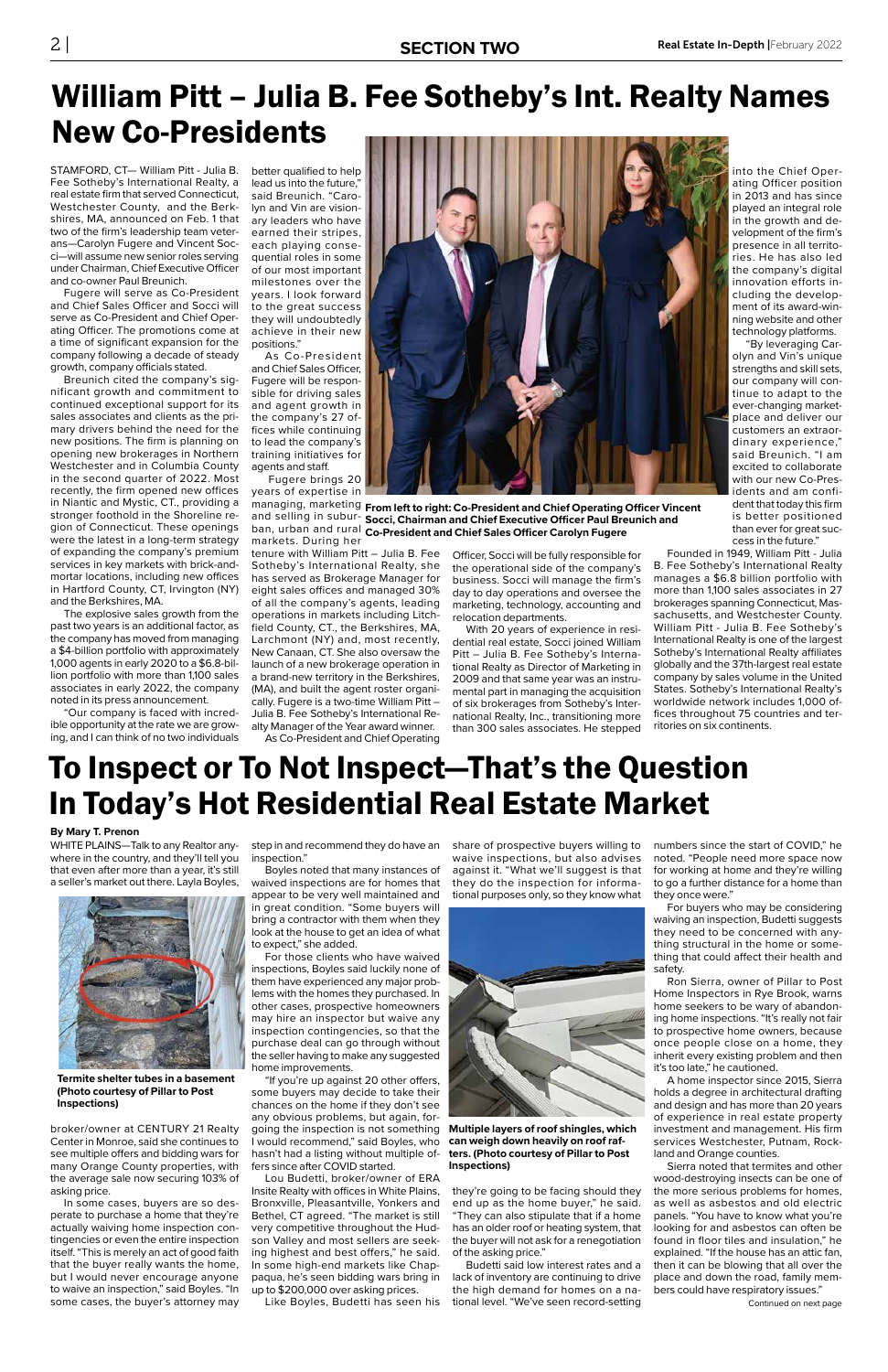NEW YORK—New York City Mayor Eric Adams announced on Jan. 31 the appointments of his climate leadership team that will focus on environmental protection and environmental justice

#### across New York City.

Mayor Adams appointed Rohit T. Aggarwala as chief climate officer and commissioner of the New York City Department of Environmental Protection (DEP), Vincent Sapienza as chief operations officer of DEP, and Kizzy Charles-Guzman as executive director of the newly established Mayor's Office of Climate and Environmental Justice (MOCEJ), which consolidates multiple city agencies into one organization.

Mayor Adams highlighted the environmental appointees' proven track record of promoting cleaner air and advancing climate resiliency.

"It is evident to anyone who opens their eyes that we are in the midst of a climate crisis in this city and around the world, so it's time to think outside the

## NYC Mayor Adams Announces Climate Leadership Team Appointments

box and determine how we can handle the crisis before it's too late," said Mayor Adams. "This past year alone, we have experienced extreme weather anomalies and rising sea levels, which have

> • Completing New York City's first comprehensive study of environmental justice.

endangered New Yorkers' lives, their homes, and their livelihoods. The remnants of these different calamities are still being repaired to this day, but my administration is committed to transforming the city's quality of life and fighting for environmental justice for all New Yorkers, and this team is exactly who will get the job done for New Yorkers."

Officials with the mayor's office said that the appointments signal the Adams administration's commitment to rolling out a comprehensive system that will allow this city to offset the effects of climate change and unnecessary carbon emissions. Additionally, the Mayor's Office of Climate and Environmental Justice will fulfill Mayor Adams' key commitments to climate sustainability, environmental justice, and resiliency



**Kizzy Charles-Guzman, executive director of the new Mayor's Office of Climate and Environmental Justice**



**New York City Mayor Eric Adams has established the new Mayor's Office of Climate and Environmental Justice (MOCEJ), which consolidates multiple city agencies into one organization.** 



**Rohit T. Aggarwala, chief climate officer and commissioner of the New York City Department of Environmental Protection**



**Vincent Sapienza, chief operations officer of DEP**

including:

• Installing 100 megawatts of solar on schools, libraries, community centers, and other public buildings;

• Expanding citywide resiliency projects and infrastructure;

• Breaking ground on a massive clean energy complex at Wards Island Water Resource Recovery Facility; and

The newly established Mayor's Office of Climate and Environmental Justice will consolidate the Mayor's Office of Climate Resiliency and the Mayor's Office of Climate and Sustainability, as well as incorporate the Mayor's Office of Environmental Coordination and the Mayor's Office of Environmental Remediation. This new, streamlined office will provide an integrated approach to climate leadership by uniting four offices that had independently addressed remediation, resiliency, sustainability and environmental justice, and environmental review, city officials stated. "Making progress on climate requires not only good policies but also driving resilience, decarbonization, and environmental justice into daily city operations," said Rohit T. Aggarwala, commissioner, DEP, and chief climate officer for the City of New York. "I'm excited to shape the city's climate work on behalf of Mayor Adams and Deputy Mayor Joshi and am honored to lead the 6,000 men and women at DEP who ensure that New York's drinking water, harbor, and air are safe and clean, and who are our front lines on managing stormwater. I'm especially grateful to Vinny Sapienza for agreeing to stay on at DEP, so I can rely on his deep operational expertise in managing this mission-critical agency."

Aggarwala is a widely recognized expert on urban sustainability, technology, and mobility. He led the creation of the Mayor's Office of Long-Term Planning and Sustainability under Mayor Michael R. Bloomberg, founded the environmental grantmaking program at Bloomberg Philanthropies, and served as president of the Board of Directors of the C40 Cities Climate Leadership Group. He was part of the founding team at Sidewalk Labs—Google's urban technology startup—and more recently was a senior urban tech fellow at the Jacobs Cornell-Technion Institute. He has provided advice and assistance to a number of foundations and impact investment funds and chaired the Regional Plan Association's Fourth Regional Plan for the New York region. Aggarwala holds a PhD, MBA, and BA from Columbia University and an MA from Queen's University in Kingston, Ontario. Aggarwala will report to Deputy Mayor for Operations Meera Joshi.

Sapienza has dedicated his career to protecting and improving New York City's water and wastewater infrastructure. Sapienza served in three senior positions within DEP, leading the Bureau of Wastewater Treatment from 2009 through 2014, then heading the Bureau of Engineering, Design and Construction through 2016, and then as commissioner for the past five years. Sapienza is a New York State licensed professional engineer and holds a BS from Columbia and an MBA from Hofstra. Sapienza will report to Aggarwala in his role as DEP Commissioner.

Charles-Guzman has spent more than 15 years of her New York City service developing and delivering work at the intersection of sustainability, climate policy, public health, resiliency and racial equity. She led the development of Cool Neighborhoods NYC, the city's first strategy to address the impacts of rising temperatures and heatwaves, and several adaptation initiatives to ensure that New York City residents are ready to withstand and emerge stronger from the impacts of climate change. Charles-Guzman served as a deputy director at the Mayor's Offices of Sustainability and Climate Resiliency, as director of the Climate Change and Health Program at the New York City Department of Health, and as policy advisor on air quality during the Bloomberg administration. She received the U.S. Environmental Protection Agency's Environmental Quality Award and a Champion of Change Award from the White House in recognition of her work. She is a graduate of Carleton College and the University of Michigan at Ann Arbor. Charles-Guzman will report to Aggarwala in his role as chief climate officer.

While Sierra admits we're still in the midst of a seller's market, he alerts homebuyers to beware of forgoing the inspection process. "I know people can feel pressured with multiple bids and higher offers. It can be intimidating, but knowing what you're walking into



can save you a lot of time and money in the long run," he said. "In fact, when I bought my home, I hired a home inspector because I wanted a different set of eyes looking it over."

In some cases, there can be thousands of dollars in hidden costs if a

#### **Missing stones and mortar deterioration on the side of a home (Photo courtesy of Pillar to Post Inspections)**

chimney has to be repointed or there are gaps or cracks in the home. Even newly constructed homes are not immune to problems. "A builder is just as good as his subcontractors, and there can be flaws in materials and construction," added Sierra.

James Carnicelli, civil engineer and owner of Carnell Building and Environmental Inspections in Valhalla, echoed Sierra's recommendations. "When considering a home purchase, buyers should be aware of any major faulty conditions that could seriously affect their investment," he said. "Major structural problems like the roof, foundation and grade elevations could be almost impossible to remedy or extremely expensive." Other expensive conditions Carnicelli noted include faulty electrical, heating, or plumbing. "The present high inflation and economic insecurities make it mandatory for buyers to beware of potentially high future expenses as well," he added. Carnell has been serving the Hudson Valley since 1969. Both Carnicelli and Sierra believe waiving home inspections is just never worth the risk. "Some people spend more time looking for vacation properties or cars than they do looking at a home," said Sierra. "They should certainly have someone spend the time to really look over what it is mostly likely their largest investment."

#### *To Inspect or To Not Inspect*

#### Continued from previous page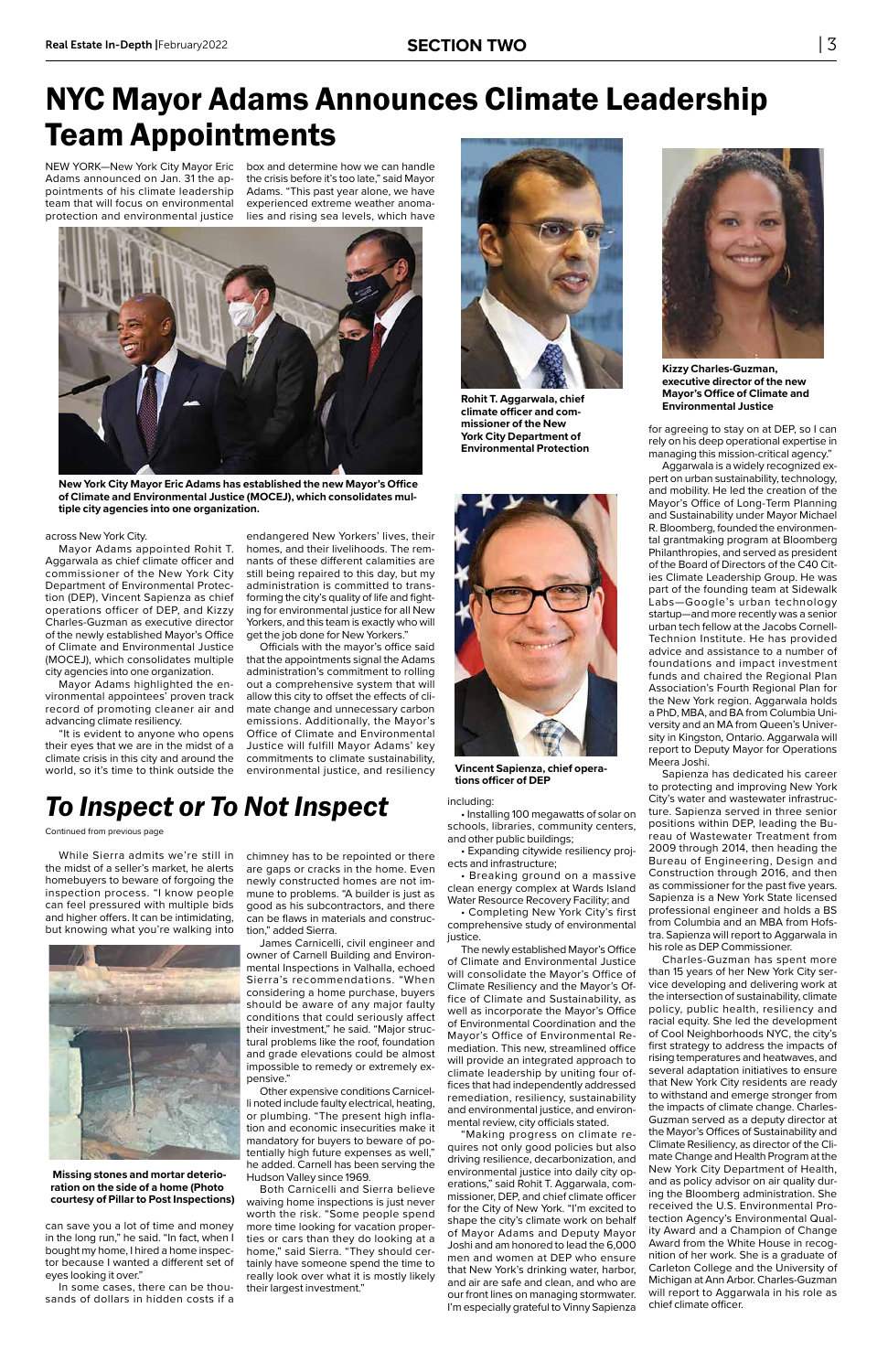



Josephine Hannigan



Vincent Nastro



Kathleen Kushner



Nathalie Sessoms



Chesiree Palladino



Mary Worstell



**Todd Stevens** 





Lisa Douglas













Ammar Igbal



Annmarie Kovacs

Phillip Decosta

Danielle Monre

Alea Vorillas

Katheryn DeClarck

Kathy Dawson

Lidia Diaz



















Danielle Roche

Hilary Ryan Goldman Amy Brown Vigotsky Richard Wawrynek Micaela Stanaland Natalia Gerbino Karen Eisenberg

David Gaudio

Dania Santiago Federico Prada

Tracey May



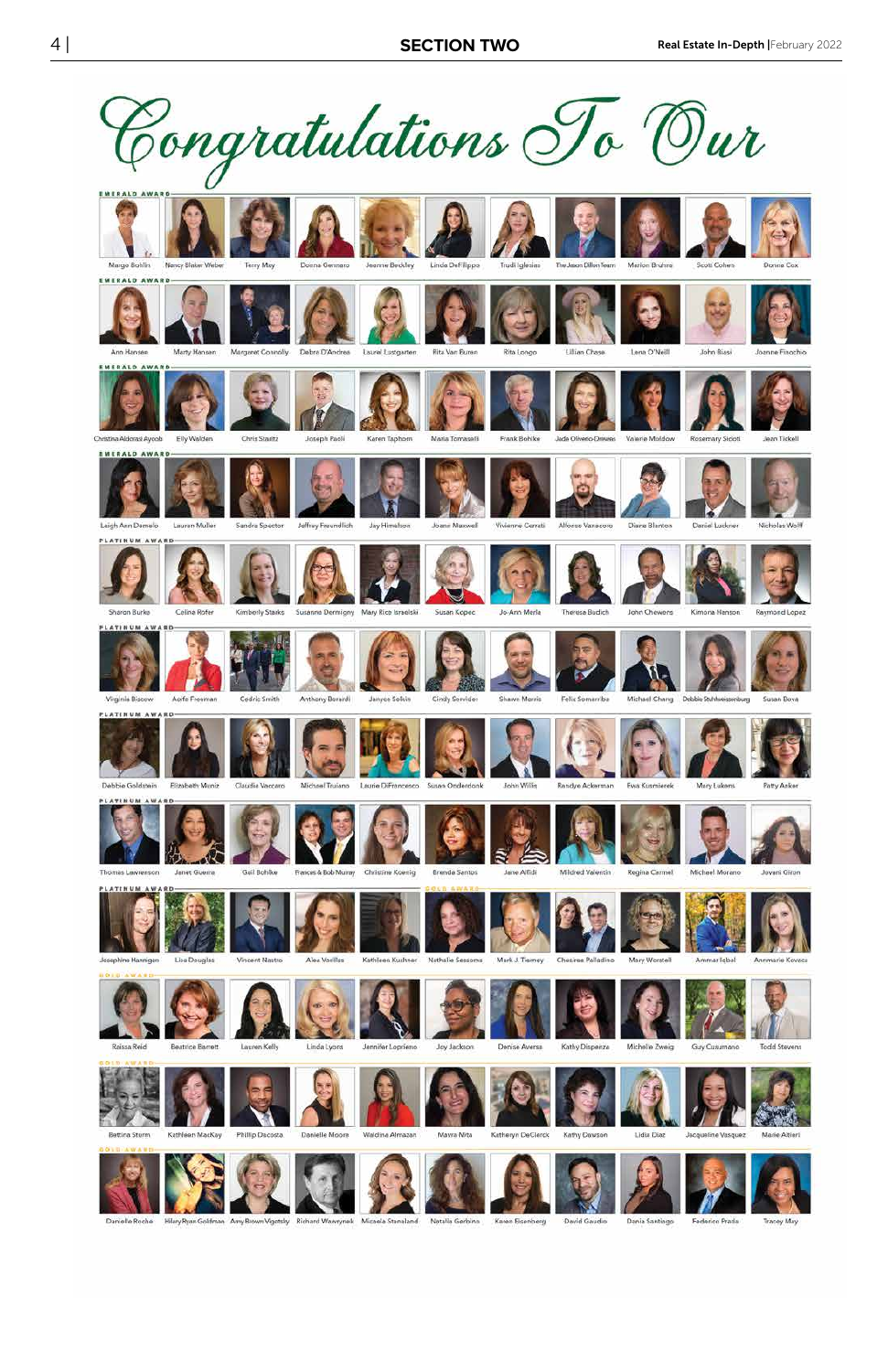



Anne Wiesel

**SILVER AWARD** 





Maria Justo



Mary Anne Fraietta Anthony Marion



Luis Columne



Elizabeth Ridgeway James Damiani





Dylen Comito



Ma



Jane Rodman



John Melchior

**A** 

Theresa Dolan

Kristen Basil Luis Fontana Gabriella Winter

Edward Sutton Marsha Talbot

Porsha Flores

Andrea Daniels

鼻

WESTCHESTER/BRONX - WHITE PLAINS - YORKTOWN - YONKERS - THORNWOOD - NEW ROCHELLE - BRONX ROCKLAND - NEW CITY - NYACK - PEARL RIVER - STONY POINT - SUFFERN ORANGE - MONROE/WOODBURY - GOSHEN - WARWICK - NEW WINDSOR - PINE BUSH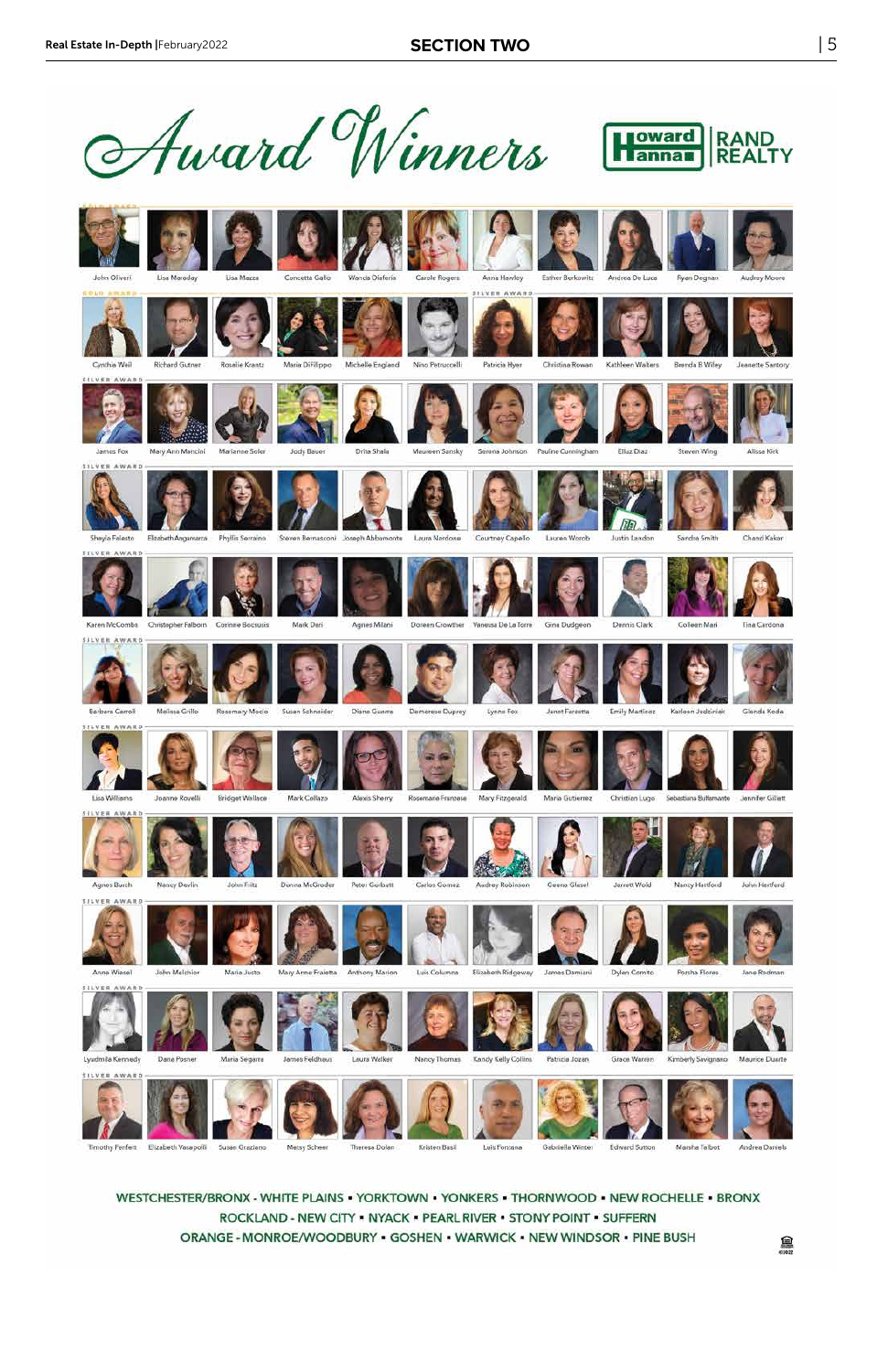YONKERS—Westhab, a Yonkers-based provider of affordable housing and social services, wrapped up 2021 by closing on construction financing for the Hudson Hill affordable housing project in Yonkers and a shelter renovation project in the borough of Queens.

Hudson Hill in Yonkers is a 113-unit ground-up affordable housing development incorporating state-of-the-art green technologies.

The Briarwood Rapid Re-Housing Center in Queens is a substantial renovation of a commercial property to create a 175-bed transitional shelter. These developments are a continuation of the nonprofit's substantial growth in recent years, strengthening its role as the largest nonprofit developer of affordable housing in Westchester County and a significant partner in New York City's efforts to address homelessness.

"We're very excited to begin construction on both Hudson Hill and Briarwood in 2022," said Rich Nightingale, President and CEO of Westhab. "Westhab is proud to create more high-quality, affordable housing in Westchester and to continue expanding our services to those most in need in New York City. We are dedicated to the communities we serve, and we look forward to another year of building communities and changing lives."

Westhab officials stated that construction on both Hudson Hill in Yonkers and on Briarwood in Queens began immediately after their December closings. Demolition and abatement are underway now—the existing structure at Hudson Hill will be completely down in the coming weeks and interior demolition is happening at Briarwood.

Located at 76 Locust Hill Ave. in Yonkers, Hudson Hill will create 113 permanent, affordable housing units for lower-income residents. All units will provide permanent housing reserved for families earning no more than 60% of the area median income for Westchester County. Forty-five apartments will provide supportive housing for formerly homeless tenants with funding from New York State's Empire State Supportive Housing Initiative. Thanks to its highly sustainable design, the Hudson Hill development earned Westhab a \$1 -million award for the project's financing in New York State's Buildings of Excellence competition.

To bring this project to fruition, Westhab has received financing and support from numerous partners and investors at the federal, state and local level. Financing includes \$43 million from New York State Homes and Community Renewal. The City of Yonkers provided HOME Funds and a PILOT Agreement through the Yonkers Industrial Development Agency and Westchester County provided grant financing through its New Homes Land Acquisition program. Lastly, Enterprise and TD Bank acted as the tax credit equity investor providing additional grant financing, and Leviticus 25:30 Alternative Fund provided an acquisition/predevelopment loan. Partners in the Hudson Hill project include Amie Gross Architects and Lasberg Construction Associates, Inc. The completion of the project is expected in December of 2023. "Hudson Hill is bringing safe, affordable, resilient housing to low-and moderate-income individuals and families," said Andrew Germansky, Westhab's Senior Vice President of Real Estate. "The building's sustainable design incorporates both proven and novel technologies and strategies to reduce energy consumption, increase healthy living, and lower the building's carbon footprint."



**A rendering of the Hudson Hill project in Yonkers.**

## Westhab Closes on Construction Financing For Affordable Housing Project in Yonkers

The Briarwood property in Queens is currently a commercial office building, which Westhab will be renovating into a 175-bed, full-service transitional shelter. Thanks to New York City's recent initiatives to foster nonprofit ownership of purpose-built shelters, Briarwood will be the first New York City shelter owned by Westhab. Through the Department of Homeless Services' debt service funding model, Cigna provided a \$35.9-million loan to cover acquisition and renovation.

In addition to three floors of residential space, the shelter will have two entire floors of social services for residents, including employment services, housing services, and case management services.

The property is being developed in partnership with Slate Property Group which is serving as the general contractor and the project's design was developed by Aufgang Architects and Skyline Engineering. Westhab and its partners expect to complete the renovation in March of 2023. In the future, Westhab plans to build a permanent, affordable housing development adjacent to the shelter as well.

Westhab was founded in 1981 to address the affordable housing crisis in

Westchester County. Since then, it has become Westchester's largest provider of housing and services for the homeless and its largest nonprofit developer of affordable and supportive housing. Westhab is also established in New York City where it currently operates 11 homeless shelters, three out-of-school-time programs in New York City schools and

serves as the lead Community-Based Organization at two community schools. Since Westhab's founding, it has built 1,094 affordable housing units, moved 9,147 households from homelessness into affordable housing, placed 8,099 people into employment, and delivered services to more than 10,000 homeless and at-risk youth.

To Our Top Producers and Thank You for a Fabulous Year Congratulations







Efrain "Frank" Rivera NYS Licensed Real Estate Broker Associate



Lisa Wade-Sebing NYS Licensed Real Estate Salesperson

HUDSON VALLEY HOME CONNECTION, LLC



1229 Route 300, Suite 2, Newburgh, NY 914-213-4259

www.HudsonValleyHomeConnection.com

NEW YORK—Richard Haggerty, CEO of the Hudson Gateway Association of Realtors, Inc. and President and Chief Strategic Growth Officer of OneKey MLS, has been selected as a RISMedia 2022 Real Estate Newsmaker. The annual recognition, now in its fifth year, showcases key influencers making headlines for their contributions to the real estate industry and their efforts to positively affect the consumers and communities they serve. Haggerty was named a "motivator" by RISMedia and listed among "those who inspire." As CEO of one of the largest Realtor associations in the U.S., Haggerty is a vocal advocate for ethics, diversity, affordable housing and giving back to the community. HGAR has been a trailblazer in its long-term commitment to diversity and inclusion, and hired a Diversity, Equity and Inclusion, or DEI Officer in 2021 to help establish goals, initiatives and accountability measures. Haggerty also is a staunch supporter of fair housing and HGAR advocated for a quarter century for the "Co-op Disclosure Bill," signed into law in Westchester County in 2021, to prevent housing discrimination.

"It's an honor to receive this recognition from RISMedia and to be in the

## HGAR CEO Richard Haggerty Named RISMedia 2022 Real Estate Newsmaker

real estate professionals," said Haggerty. "Working together, we can continue to raise the bar for the betterment of our industry and, ultimately for the benefit of our customers and colleagues."

company of such a dynamic group of creating OneKey MLS, the New York metro area's first regional multiple listing service. Launched with the Long Island Board of Realtors in 2018, OneKey MLS has more than 45,000 subscribers and serves Manhattan, Westchester,

Haggerty also was instrumental in

Continued on next page



**HGAR CEO Richard Haggerty**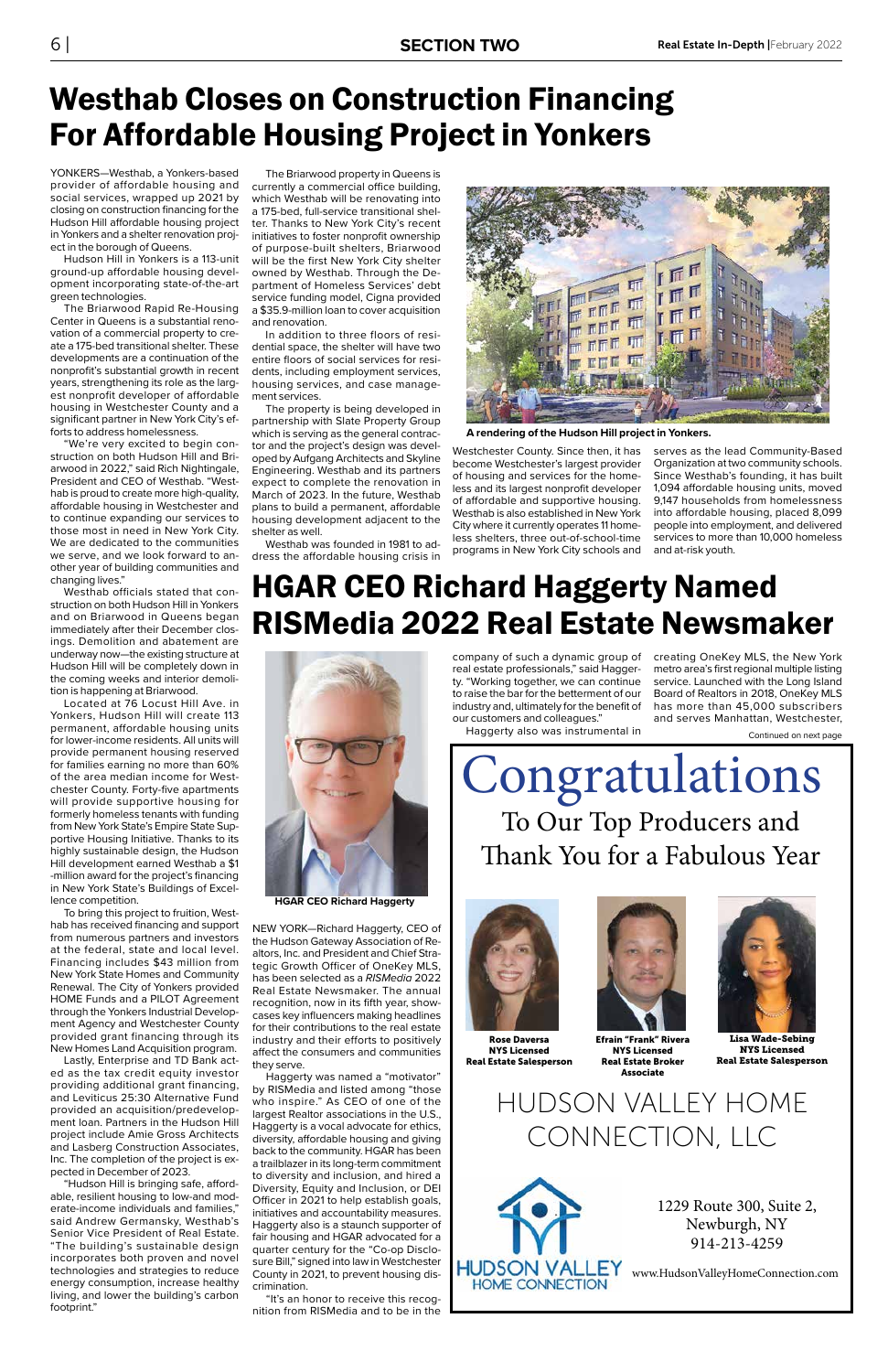

Subject to credit approval. \*Applicable to our portfolio mortgage product. If you fail to qualify for that product, you may be offered a mortgage that does have an appraisal fee, borrower-paid PMI, and a tax escrow account Mortgage Insurance. Lender Paid Private Mortgage Insurance on Ioans over 89.5% Loan-to-Value. Please Note: We reserve the right to alter or withdraw these products or certain features thereof without prior notification. NM

#### **Come into any of our Hudson Valley locations and deal with one our friendly Branch Managers, who are also Loan Originators!**

Orange County - Monroe Office (845) 782-1100 Putnam County - Mahopac Office (845) 803-8756 Rockland County - Airmont Office (845) 357-2435, New City Office (845) 634-4571, Nyack Office (845) 535-3728, Pomona Office Tel: (845) 354-0176 Westchester County - Ardsley Office (914) 693-3254, Briarcliff Manor Office (914) 762-7133, Bronxville Office (914) 771-4180, Elmsford Office (914) 345-1808, Hartsdale Office (914) 722-2640, Katonah Office (914) 666-6230, Mamaroneck Office (914) 777-3023, Mt. Kisco Office (914) 666-2362, Peekskill Office (914) 739-1839, Pelham Office (914) 632-1983



#### New Construction Loans- Rate Locked for 330 Days from Application!

MHREDC Co-Chair and SUNY Orange President Dr. Kristine Young said, "The seven counties in the MHREDC comprise one of the most vibrant and attractive areas of New York State. I look forward to partnering with Marsha, as well as other MHREDC team members, to showcase the region's strengths and advance its growth well into the future. As a fellow educator, I have appreciated Dr. Christian's exemplary leadership within the higher education sector, as well as his stewardship of the MHREDC and his dedication to growing the region's economy for the benefit of us all."

Dr. Gordon brings more than 25 years of community, commerce and leadership experience to her role. Under her leadership, the Business Council of Westchester has tripled its membership, developed programs to meet the needs of the Westchester County's diverse business community and become a lead advocate for business and economic development in the region and New York State. Dr. Gordon has been President and CEO of the BCW since 2001 and was also President of the Greater Southern Dutchess Chamber of Commerce. Additionally, Dr. Gordon served as President of Build the Bridge Now, which helped to fast track the building of a new Tappan Zee Bridge. Dr. Gordon has served on several boards including on the executive committee of the Mid-Hudson Regional Economic Council, the Business Council of New York State and the Westchester-Putnam Workforce Investment Board. Dr. Gordon holds a BA from Brooklyn College, an MBA from Marist College, and a Doctorate in Business Administration from Pace University.

SUNY Orange President Dr. Young is focused on delivering a meaningful "SUNY Orange Experience" for students while simultaneously tackling implementation of the college's new Strategic Plan 2020-2025, the roadmap by which SUNY Orange will reach its 75th anniversary in 2025. The plan is designed for the college to empower student success, strengthen the region's economic future, and sustain and invigorate its own institutional future. Previously, Dr. Young spent 17 years at Parkland College in Champaign, IL. Dr. Young earned her bachelor's degree in chemistry from Muhlenberg College in Allentown, PA in 1996 and her master's degree in chemistry from the University of North Carolina at Chapel Hill in 1998. Her doctorate degree is from the University of Illinois Urbana-Champaign. She is a member of the Board of Directors of the American Association of Community Colleges, where she shapes the organization's advocacy for more than 1,200 community colleges nationwide. She served a one-year term on the AACC Executive Committee and was the chair of the AACC Commission on Public Relations Advocacy and Advancement in 2020-21. For 2021-22, she chairs the AACC Commission on Institutional Infrastructure and Transformation. Young is in her fourth year of service on the MHREDC as chair or sitting on several MHREDC committees. She also holds membership on the boards of several local organizations.

The REDC process has transformed New York State government's approach to economic development, creating a statewide framework for bottom-up, regional economic growth and streamlining the state funding application process. Established in 2011 as a centerpiece of the state's strategy to jumpstart the economy and create jobs, the Regional Councils replaced the state's old top-down approach with one that is community-based and performancedriven. Through 10 rounds of the REDC competition, the MHREDC has delivered more than \$815 million for 1,020 projects.

The Regional Economic Development Council initiative is a key component of New York State's transformative approach to state investment and economic development. In 2011, the 10 Regional Councils developed long-term strategic plans for economic

growth for their regions. The councils are public-private partnerships made up of local experts and stakeholders from business, academia, local government, and non-governmental organizations. The Regional Councils have redefined the way New York invests in jobs and economic growth by putting in place a community-based, bottom up approach and establishing a competitive process for state resources.

Since the establishment of the REDCs in 2011 until the most recent round in 2021, which is still in-progress, more than \$7.5 billion was awarded to more than 9,100 economic and community development projects consistent with each region's strategic plans.

## *Business Council's Gordon, Young of SUNY Orange Appointed Co-Chairs of Mid-Hudson Regional Council*

Continued from Section One page 16

Putnam, Rockland, Sullivan, Orange, Nassau, Suffolk, Queens, Brooklyn and the Bronx.

Haggerty began his career with the Westchester County Board of Realtors, which merged with the Putnam County Association of Realtors in 2009, creating the Westchester/Putnam Association of Realtors. In 2012, WPAR merged with the Rockland County Board of Realtors and Orange County Association of Realtors, creating the Hudson Gateway Association of Realtors. In January 2017, HGAR merged with the Manhattan Association of Realtors, establishing an HGAR chapter in Manhattan, and in 2020 merged with the Bronx-Manhattan North Association of Realtors to create the Bronx Chapter of HGAR.

"Once again, we are proud to recognize the hard work, dedication and

determination of real estate's finest professionals—the 2022 Real Estate Newsmakers—who went above and beyond in 2021 amid the challenges and opportunities of this historic market," said John Featherston, CEO, President and Publisher of RISMedia.

RISMedia, a leader in U.S. real estate news and information services, announced its 300-plus, 2022 Real Estate Newsmakers on Feb. 8, in both an online directory on RISMedia.com and in the February edition of its flagship publication, Real Estate magazine.

RISMedia's Real Estate Newsmakers, including the 2022 "Hall of Fame" class, will be honored at RISMedia's 2022 Real Estate Newsmakers Reception & Dinner Sept. 7 at the Mayflower Hotel in Washington, D.C.

## Trustco Bank Mortgages\*

Lending made easy and affordable since 1902.

**XXNo Appraisal Fee, No Points XXNo Borrower Paid Private Mortgage Insurance\*\* XXNo Tax Escrow Required X Low Closing Costs, Low Interest Rates** 

#### *HGAR CEO Richard Haggerty*

Continued from previous page